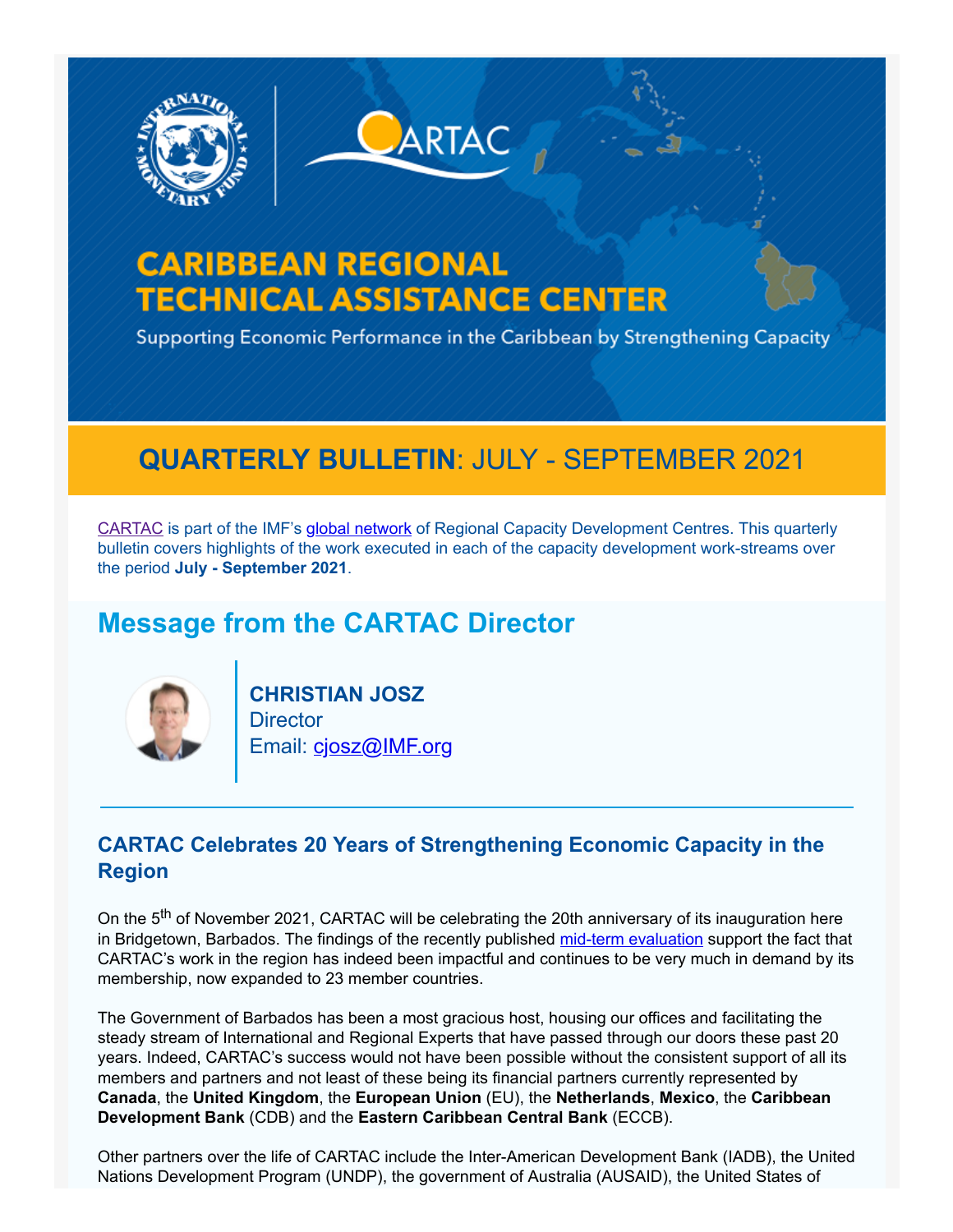America (USAID) and the World Bank. In fact, at this time, we are pleased to welcome back one of CARTAC's first partners, the **USAID**, which recently committed US\$2.3 million to finance CARTAC over the next five years. You can watch the signing ceremony hosted by the IMF during the Annual Meetings [here.](https://www.imf.org/en/Videos/view?vid=6277706149001)

The occasion of the 20th anniversary celebrations as well as the USAID's partnership will both be spotlighted at the next meeting of the **Steering Committee** which takes place virtually on **Thursday, December 2, 2021** from 9 to noon EST. Please therefore save this date on your calendars and details will be made available in due course.

# **EXECUTION OF THE FY21/FY22 CAPACITY DEVELOPMENT WORK PROGRAMME**

#### **Table of Contents**

- [Macroeconomics Programming and Analysis](https://custom.cvent.com/49696820ADE54E53A4E8AE95054F8677/files/c6f62cd3e0ed43e9a6d863c3c0fc13a0.pdf#page=1)
- [Real Sector Statistics](https://custom.cvent.com/49696820ADE54E53A4E8AE95054F8677/files/c6f62cd3e0ed43e9a6d863c3c0fc13a0.pdf#page=2)
- **[External Sector Statistics](https://custom.cvent.com/49696820ADE54E53A4E8AE95054F8677/files/c6f62cd3e0ed43e9a6d863c3c0fc13a0.pdf#page=4)**
- [Public Financial Management](https://custom.cvent.com/49696820ADE54E53A4E8AE95054F8677/files/c6f62cd3e0ed43e9a6d863c3c0fc13a0.pdf#page=6)
- **[Customs Administration](https://custom.cvent.com/49696820ADE54E53A4E8AE95054F8677/files/c6f62cd3e0ed43e9a6d863c3c0fc13a0.pdf#page=8)**
- [Tax Administration](https://custom.cvent.com/49696820ADE54E53A4E8AE95054F8677/files/c6f62cd3e0ed43e9a6d863c3c0fc13a0.pdf#page=9)
- [Financial Stability](https://custom.cvent.com/49696820ADE54E53A4E8AE95054F8677/files/c6f62cd3e0ed43e9a6d863c3c0fc13a0.pdf#page=12)
- **[Financial Sector Supervision and Regulation](https://custom.cvent.com/49696820ADE54E53A4E8AE95054F8677/files/c6f62cd3e0ed43e9a6d863c3c0fc13a0.pdf#page=13)**
- [Debt Management](https://custom.cvent.com/49696820ADE54E53A4E8AE95054F8677/files/c6f62cd3e0ed43e9a6d863c3c0fc13a0.pdf#page=14)
- [Anti-Money Laundering / Counter Financing of Terrorism \(Article Outstanding\)](https://custom.cvent.com/49696820ADE54E53A4E8AE95054F8677/files/c6f62cd3e0ed43e9a6d863c3c0fc13a0.pdf#page=15)



#### **Subscribe Via Linkedin**

If you're on Linkedin, subscribe to this newsletter in a more visual format.



**CHRISTIAN JOSZ Director** [cjosz@IMF.org](mailto:cjosz@imf.org)

### **Thank you for reading this Quarterly Bulletin!**

[Please send me a note](mailto:lsquires@imf.org) for any further inquiries.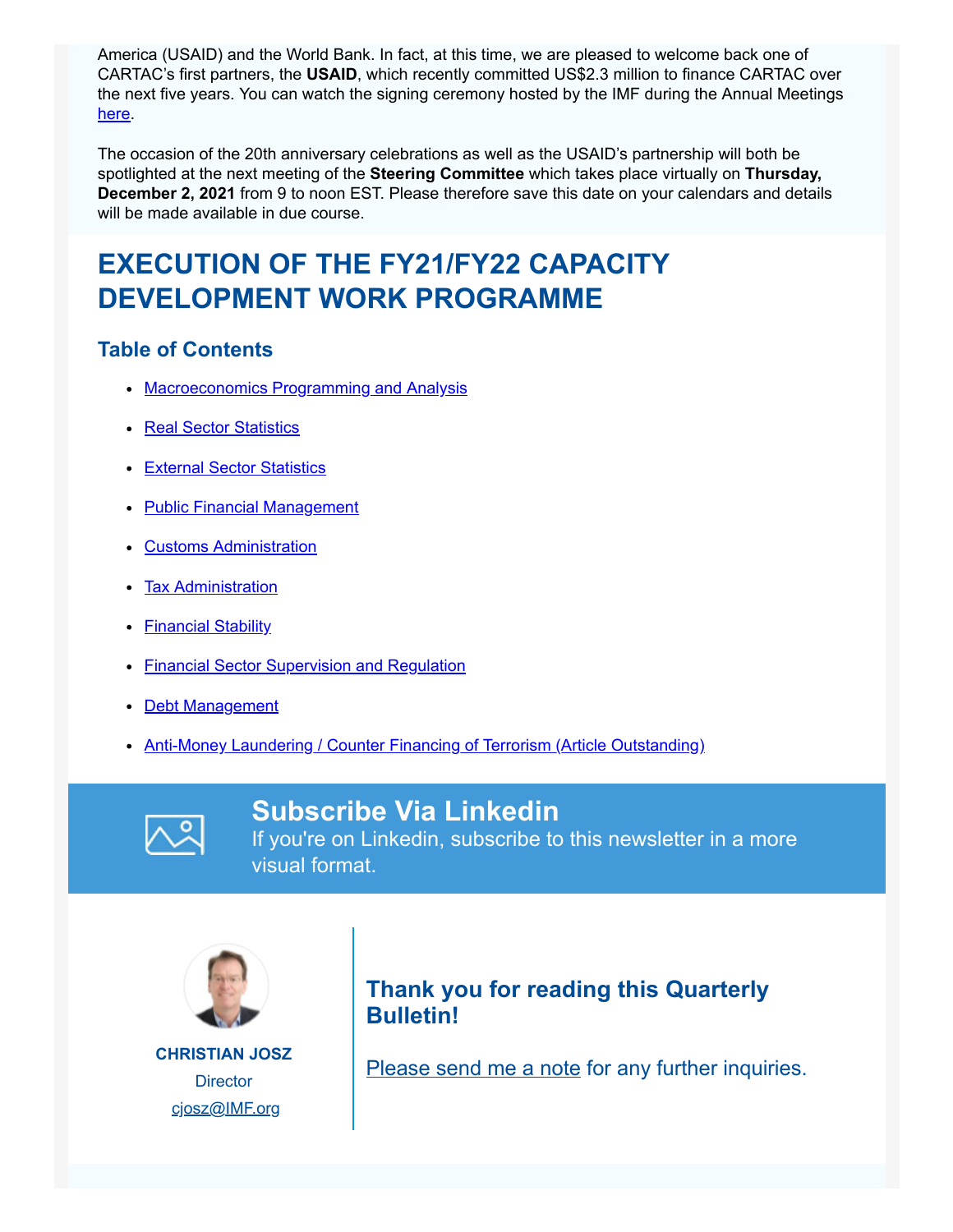

[IMF.org/CapDev](https://www.cvent.com/pub/eMarketing/Pages/IMF.org/CapDev) [IMF.org/Training](https://www.cvent.com/pub/eMarketing/Pages/IMF.org/Training)

### **Share Bulletin**



[Privacy Policy](https://www.imf.org/external/privacy.htm)

**CARTAC** (Caribbean Regional Technical Assistance Centre) is a Multi-Donor Initiative Supported by Recipient Countries and the Following Donors.

#### **INITIATIVE DONORS**



#### **CARTAC RECIPIENT COUNTRIES**